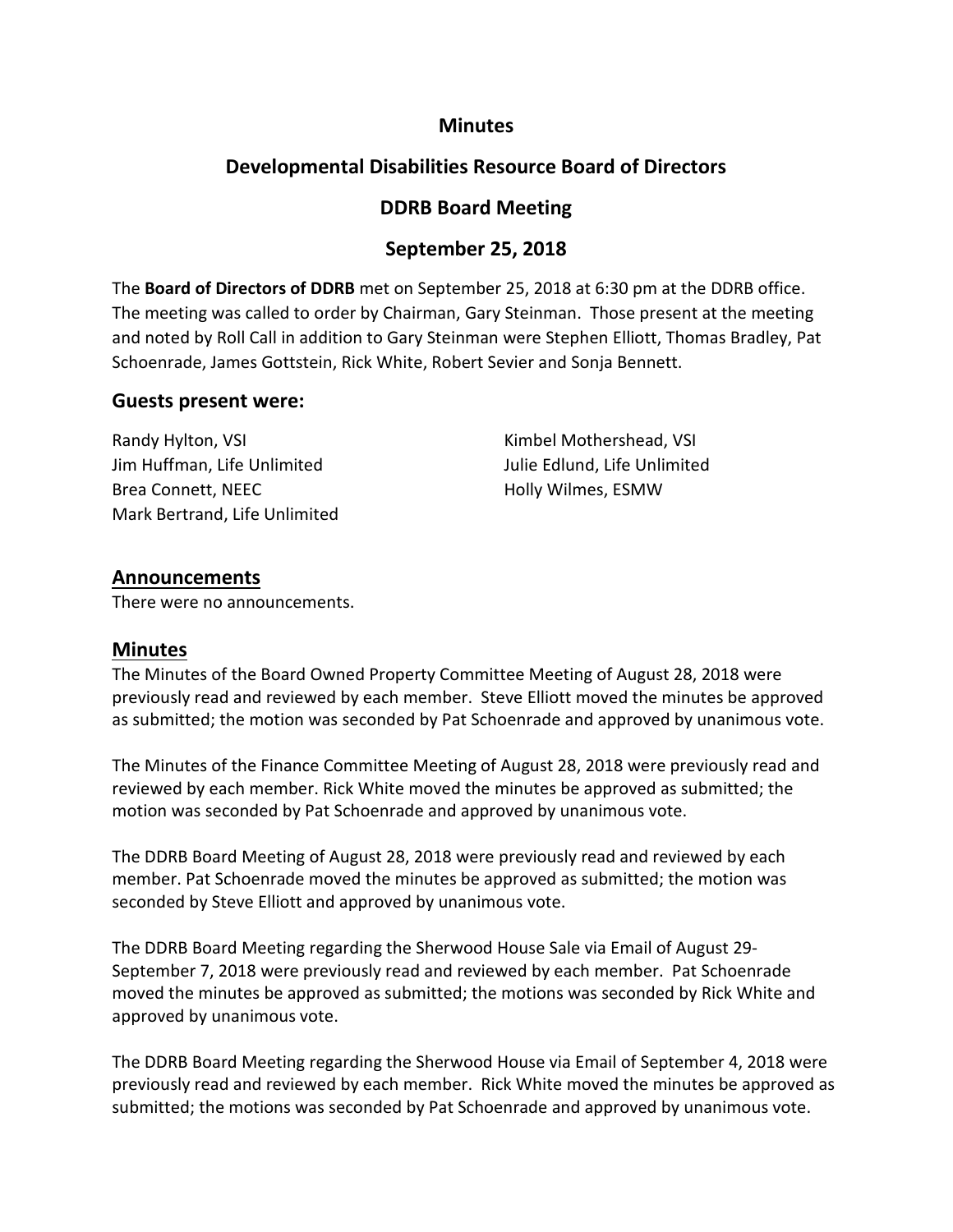# **Financial Report**

Thomas Bradley provided the following Financial Report for the month of August.

### **DDRB P&L YTD to Date August**

| Total Income =          | \$5,194,562.39 |
|-------------------------|----------------|
| <b>Total Expenses =</b> | \$3,467,464.59 |
| Net Income $=$          | \$1,727,097,70 |

#### **DDRB Balance Sheet August**

| Total Checking & Savings =            | \$5,969,244.45        |
|---------------------------------------|-----------------------|
| <b>Total Fixed Assets =</b>           | \$1,917,004.37        |
| <b>Total Assets =</b>                 | <u>\$7,886,248.82</u> |
| <b>Total Liabilities=</b>             | 4,104,90              |
| <b>Total Fund Balance =</b>           | \$6,155,046.22        |
| Net Income $=$                        | \$1,727,097.70        |
| <b>Total Equity =</b>                 | \$7,882,143.92        |
| <b>Total Liabilities and Equity =</b> | 7,886,248.82          |

#### **TCM P & L Year to Date August**

| $\bullet$ | Total Income =          | \$2,379,114.73 |
|-----------|-------------------------|----------------|
| $\bullet$ | <b>Total Expenses =</b> | \$1,507,832.48 |
| $\bullet$ | Net Income $=$          | \$587,296.70   |

### **TCM Balance Sheet August**

| $\bullet$ | Total Checking & Savings =            | \$2,336,869.38        |
|-----------|---------------------------------------|-----------------------|
| $\bullet$ | <b>Total Assets =</b>                 | \$2,336,869.38        |
|           | Net Income $=$                        | \$2,336,869.38        |
|           | <b>Total Liabilities and Equity =</b> | <u>\$2,336,869.38</u> |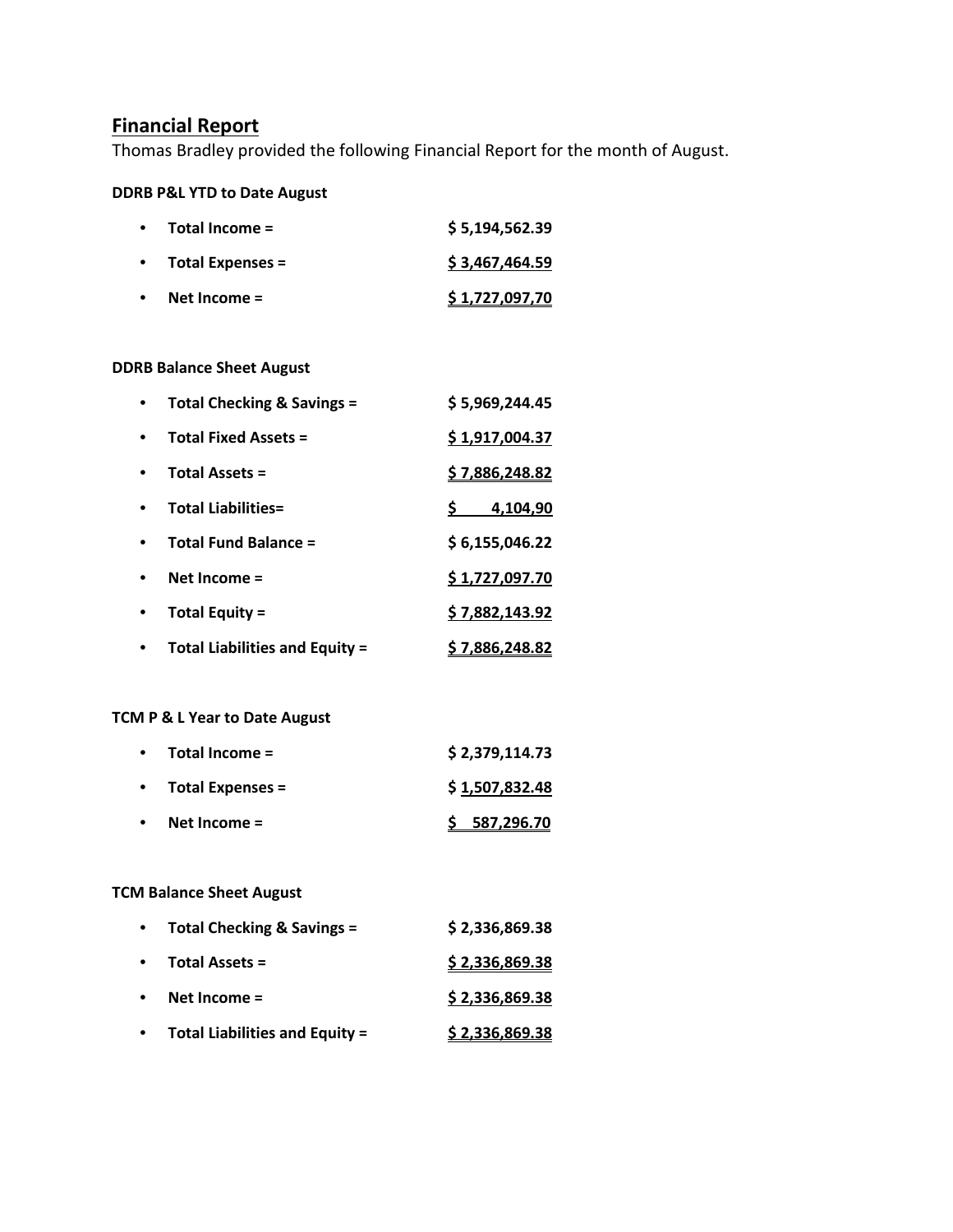**RECAP of Investments – August 31, 2018**

**DDRB**

**Long Term Reserves Investment:**

• **Total Balance = \$2,425,000**

**Short Term Working Capital Investment:** 

• **Total Balance = \$1,554,000**

**DDRB Interest Earned YTD = \$49,135.26**

**TCM**

**Long-Term TCM Reserves Investment:**

• **Total Balance= \$1,979,000**

**TCM Interest YTD = \$13,078.93**

It was moved by Steve Elliott and seconded by Pat Schoenrade that the Treasure's Report be accepted as read. The board agreed unanimously.

# **Administrative Directors Report**

Sonja reported that preliminary budgets for the agencies had been prepared, reviewed with Tom and sent to each agency with the 4% guideline as determined by the board outlined. She reported that the office resets were in progress with the final three (3) desks on this phase to be delivered and installed on October 5. She said the pictures and client posters have been hung throughout the building and are being enjoyed by CHS staff. The five (5) dying ash trees have been removed from the front of the property. She reported that she had attended two (2) open houses by Life Unlimited for new homes and shared pictures and a video provided by Life Unlimited.

### **Executive Committee**

Gary Steinman reported that the Flora House has been sold and closed. The proceeds have been received and deposited into the DDRB Commerce account. The final settlement, less all fees, was \$132,530. He reported that as approved by the board, we will follow the same process for the Sherwood House sale.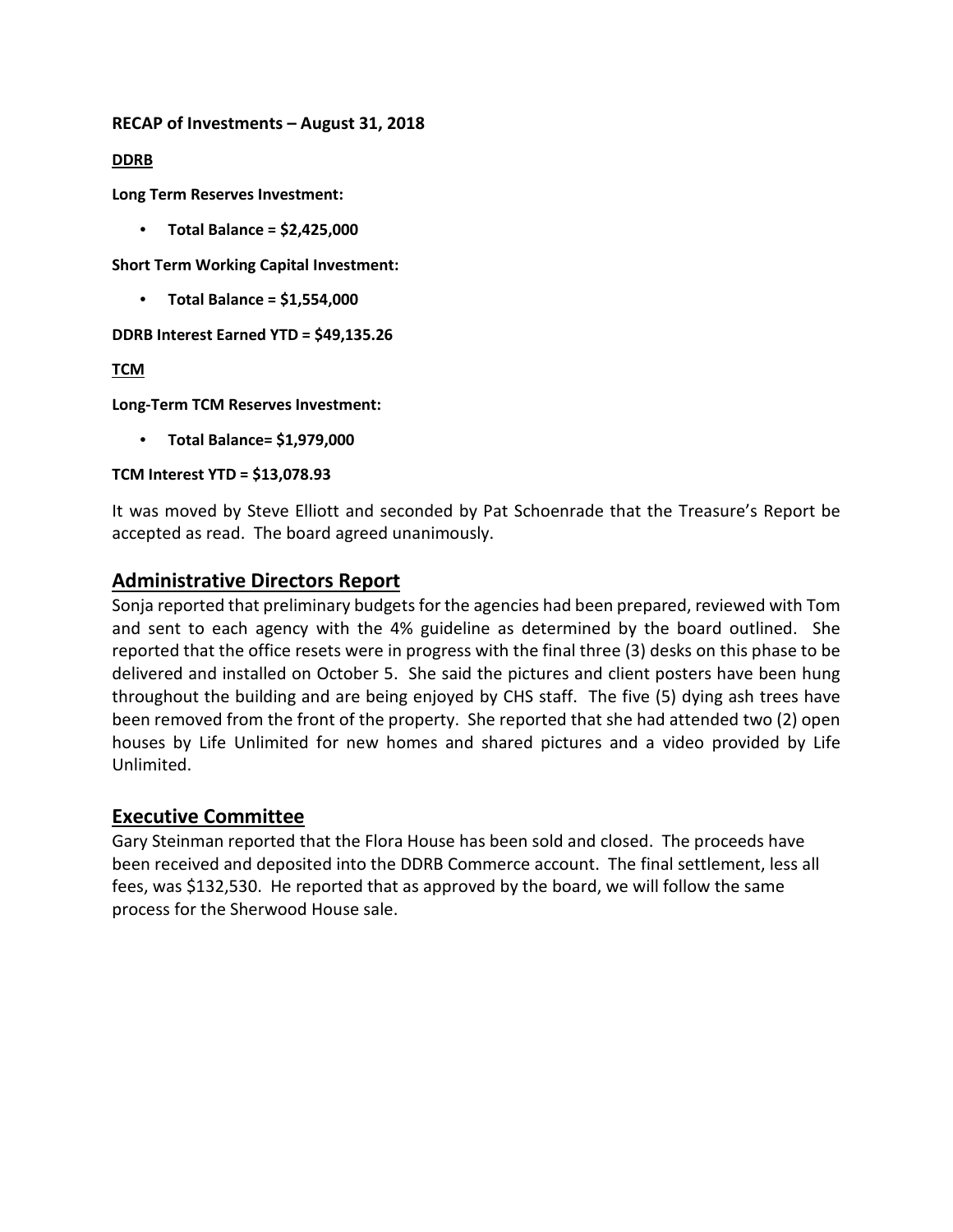# **Finance Committee**

### **Set the Levy 2018**

Tom Bradley reported that he had gone before the County Commissioners to formally request the **levy for 2018 be set at .1180**. The Commissioners agreed to the request.

### **2019 Agency Funding Increase Guideline**

Tom Bradley reminded the board and those present that the **board had established a 4% guideline for increases over 2018** for calendar year 2019. He confirmed that all agencies had been notified of the guidelines and how those dollar amounts were calculated using January – August actuals and utilizing that monthly average to project the remainder of the year. The 4% is calculated on that projected number.

Tom confirmed that **Finance Committee budget review meeting** previously **scheduled for Tuesday, November 6 at 4:30 pm has been changed** to Monday, November 5, 2018 at 4:30 pm to accommodate attendance by all members of the Finance Committee.

With this review provided the following agencies are requesting a redirection of funds or additional funding for 2018.

### **Easter Seals Midwest – Redirect Funds**

Easter Seals has requested a **redirection of funds from Therapy Programs to Family Support in the amount of \$3,000**. Holly Wilmes did say that the funds for Therapy Programs would not all be used in the calendar year as they were without a therapist for a portion of the year. They would like to leave open the opportunity to request the full amount for 2019 as they have since replaced the position. She also said that they had received some additional funding from Head Start this year and plan to be able to receive those funds again in 2019. The seven members present voted unanimously to approve this request.

### **Northland Therapeutic Riding Center – Additional Funding Request**

Northland Therapeutic Riding Center requested additional funding for their final session this year. In addition to the riders from the previous sessions they have added six (6) new Clay County riders. Each riders' participants in 8 classes per session at a DDRB reimbursed cost of \$44 for a total **request of additional funds in the amount \$2,112.** The members present voted unanimously in favor of this request by roll call vote.

### **Ability KC – Additional Funding Request**

Ability KC workshop services requested **additional funding for 2018 in the amount of \$5,605**. They have a worker who was previously working two (2) days per week and began working five (5) days per week resulting in a shortfall in funding for the year. They also notified the board that they will be asking for less funding in 2019 as they have received notice that one of the workers will be relocating at the close of the year. The members present voted unanimously in favor of this request by roll call vote.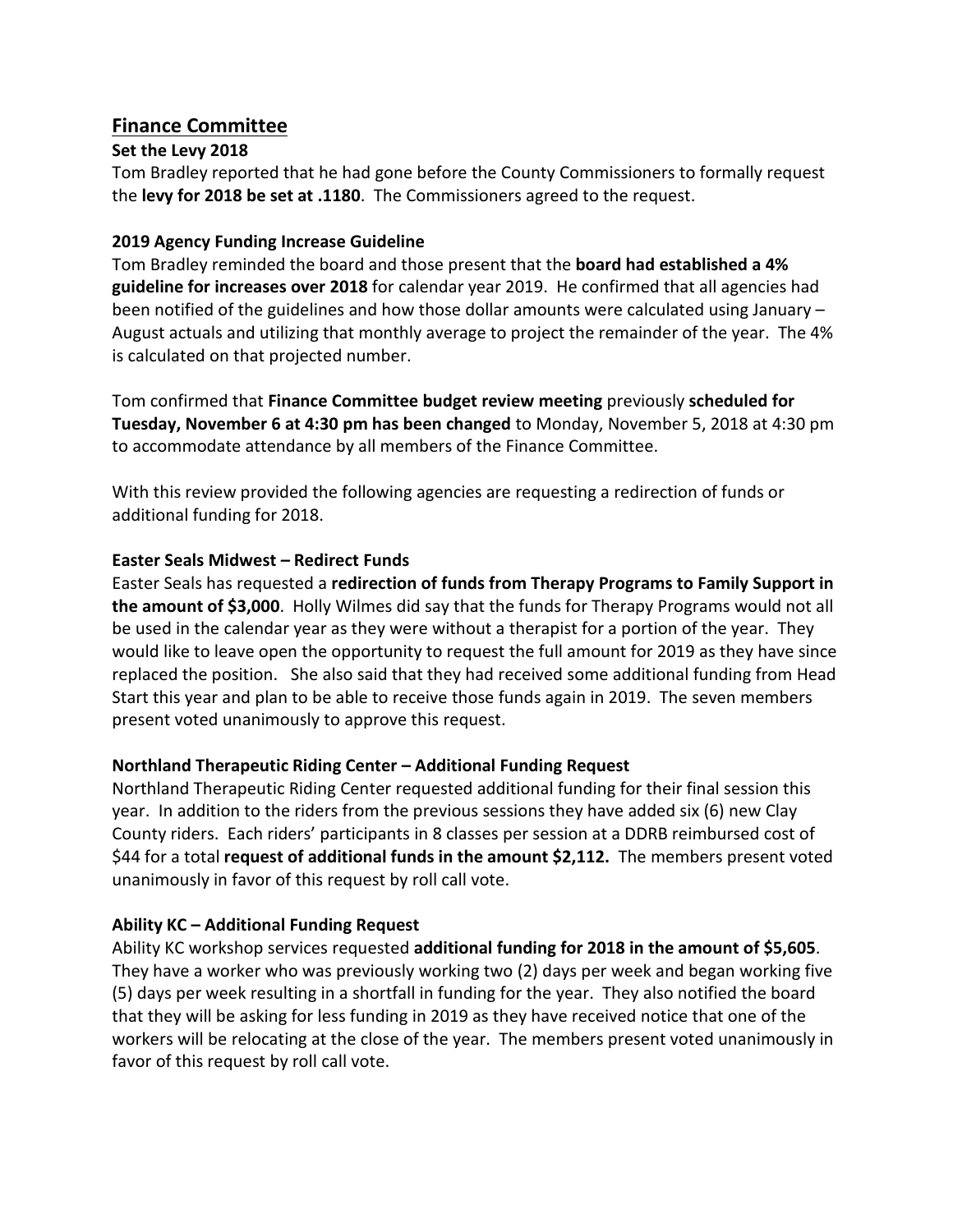#### **Fields Cleaning Service**

Tom Bradley advised that a request had been made by Fields Cleaning Service to increase their monthly cost for janitorial services in the Kent Building from \$900 per month to \$1000 per month. The Finance Committee members approve of this increase. After some discussion, the board agreed to approve the increase through the Administrative Budgeting process.

## **Services Committee**

Agency Visits – Pat advised that she and Sonja had visited **The Farmers House**. The Farmers House had contacted DDRB about potential funding for 2019. Pat advised that she was impressed with the staff and the program they had developed in a relative short amount of time. After some review, The Farmers House decided not to request funding from DDRB in 2019. The Clay County residents that participate in the program are funded through DMH at this time.

# **Board Owned Property Committee**

Rick White gave the report for the Board Owned Property Committee.

#### **Sherwood House**

Rick advised that the Sherwood House was scheduled to be vacated by Life Unlimited on October 1, 2018. They hope to be finished with removing all their property and cleaning by the end of the week. Jason Kuhlman will complete the repairs previously approved this week as well.

The appraisal for the property is in process and the actual paperwork should be received by the end of this week. We did get a verbal appraised value from Pryor Appraisal of \$260,000. As agreed, this will be the listing price. The Real Estate Agent can proceed with preparing the contracts for listing.

The other property maintenance items will be scheduled as the Sherwood House is completed and an updated report given at the next board meeting.

# **Long Range Committee**

Heath Roberts, chairman of the Long-Range Planning Committee asked Sonja to announce that there would be a Long-Range Planning Committee meeting on October 30, 2018 at 5:30pm with the main topic of discussion the transfer of ownership of the DDRB homes to Life Unlimited.

### **Targeted Case Management**

Anita Hartman reported for CHS that CHS had 43 full time employees at this time. The caseload averages for this month was 1:37.8 In August there were 14 newly eligible, 1 transfer in, 7 discharges and 4 transfer out. CHS served 122 in August. The Medicaid ratio remains 70/30. Anita invited the board members to attend the CHS Halloween Event scheduled for October 29.